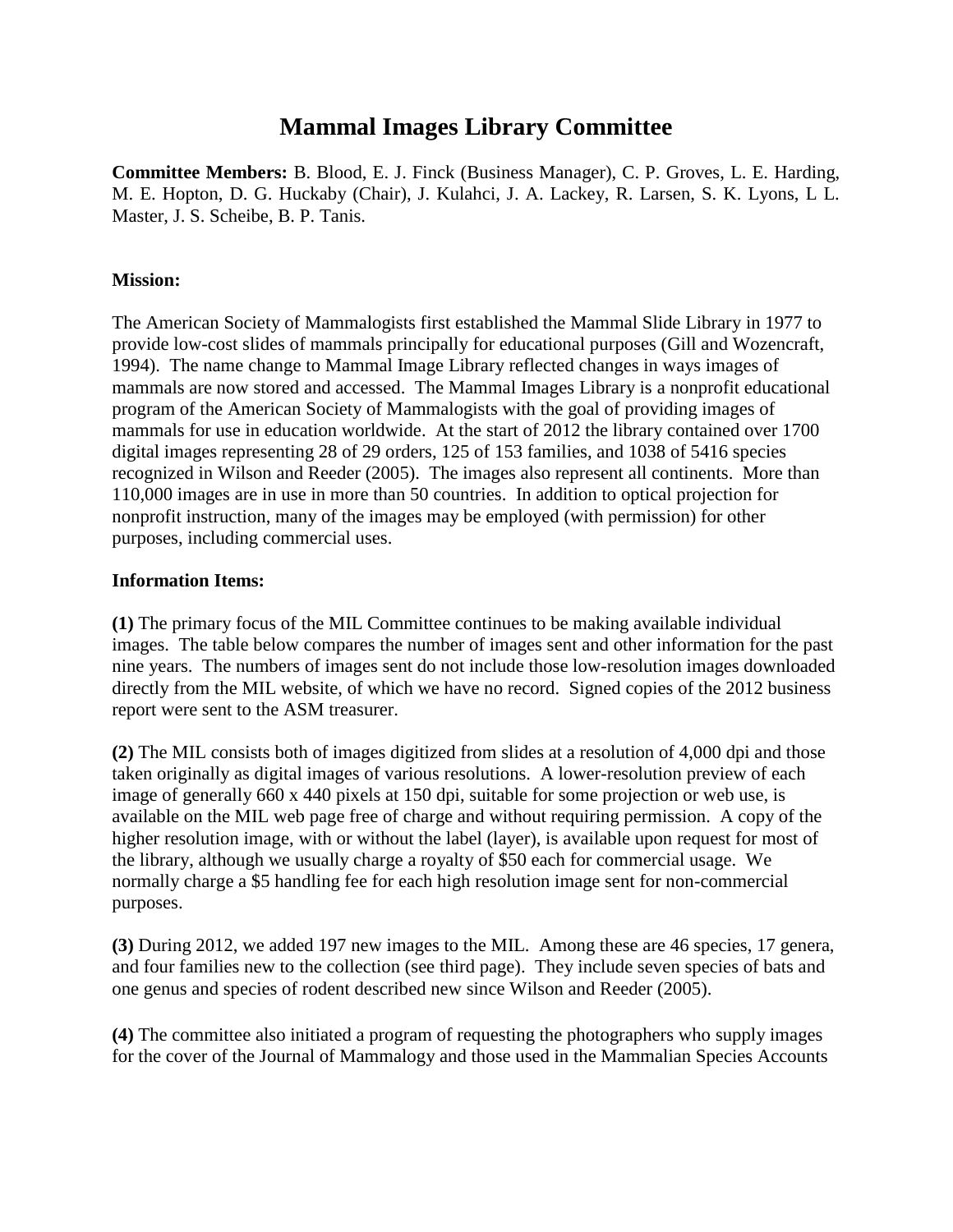to contribute them to the library. Some have complied.

**(5)** The library is now on Facebook, and we put up a mammal image of the week.

**(6)** The committee finalized work on a new Contributor's Agreement Form, which included completely digitizing it. The new form also greatly simplifies the nature of the agreement between contributors and the MIL.

**(7)** The MIL still lacks images of one of the 28 orders, 21 of the 153 extant or recently extinct families, and ca. 80% of the 5,416 species recognized in Wilson and Reeder (2005). We encourage all interested parties to consider contributing their high-quality images to the MIL. Please take a few minutes to review our holdings on the web page to determine if some images from your personal collection could improve the scope and quality of the MIL. Anyone interested in submitting images should contact the committee chair.

**(8)** The committee thanks Fort Hays State University for supporting the Business Office of the Mammal Images Library and for funding student support.

**(9)** During 2012, J. Bowman, D. Chepko-Sade, C. G. Mahan, and R. L. Rehmeier left the committee, and C. P. Groves, L. E. Harding, and J. Kulahci joined the committee.

**(10)** On 12 June, the committee transferred 90% of its funds (\$6,400) to the general fund of the ASM. Although in the past it has operated somewhat independently from the ASM board, future expenditures will have to be authorized as they are for other committees. The greatly reduced account balance shown below reflects that transfer.

| Year | Images | Gross   | Expenses | <b>Net</b> | End of    |
|------|--------|---------|----------|------------|-----------|
|      | Sent   | Income  |          | Income     | year      |
|      |        |         |          |            | account   |
|      |        |         |          |            | balance   |
| 2004 | 322    | 3045.40 | 2538.14  | 321.51     | 15,251.28 |
| 2005 | 183    | 566.65  | 1352.13  | $-785.48$  | 14,465.80 |
| 2006 | 82     | 710.00  | 5975.59  | $-5265.59$ | 9,200.21  |
| 2007 | 86     | 0.00    | 2693.31  | $-2693.31$ | 6,506.90  |
| 2008 | 16     | 1280.00 | 1368.13  | $-88.13$   | 6,418.77  |
| 2009 | 31     | 1503.05 | 25.00    | 1478.05    | 7,896.82  |
| 2010 | 18     | 469.00  | 0.00     | 469.00     | 8,365.82  |
| 2011 | 30     | 159.00  | 1399.91  | $-1240.91$ | 7124.91   |
| 2012 | 19     | 108     | 239.36   | $-131.36$  | 593.55    |

NEW TAXA ADDED TO THE MIL DURING 2012 Those with an asterisk were named new since Wilson and Reeder (2005)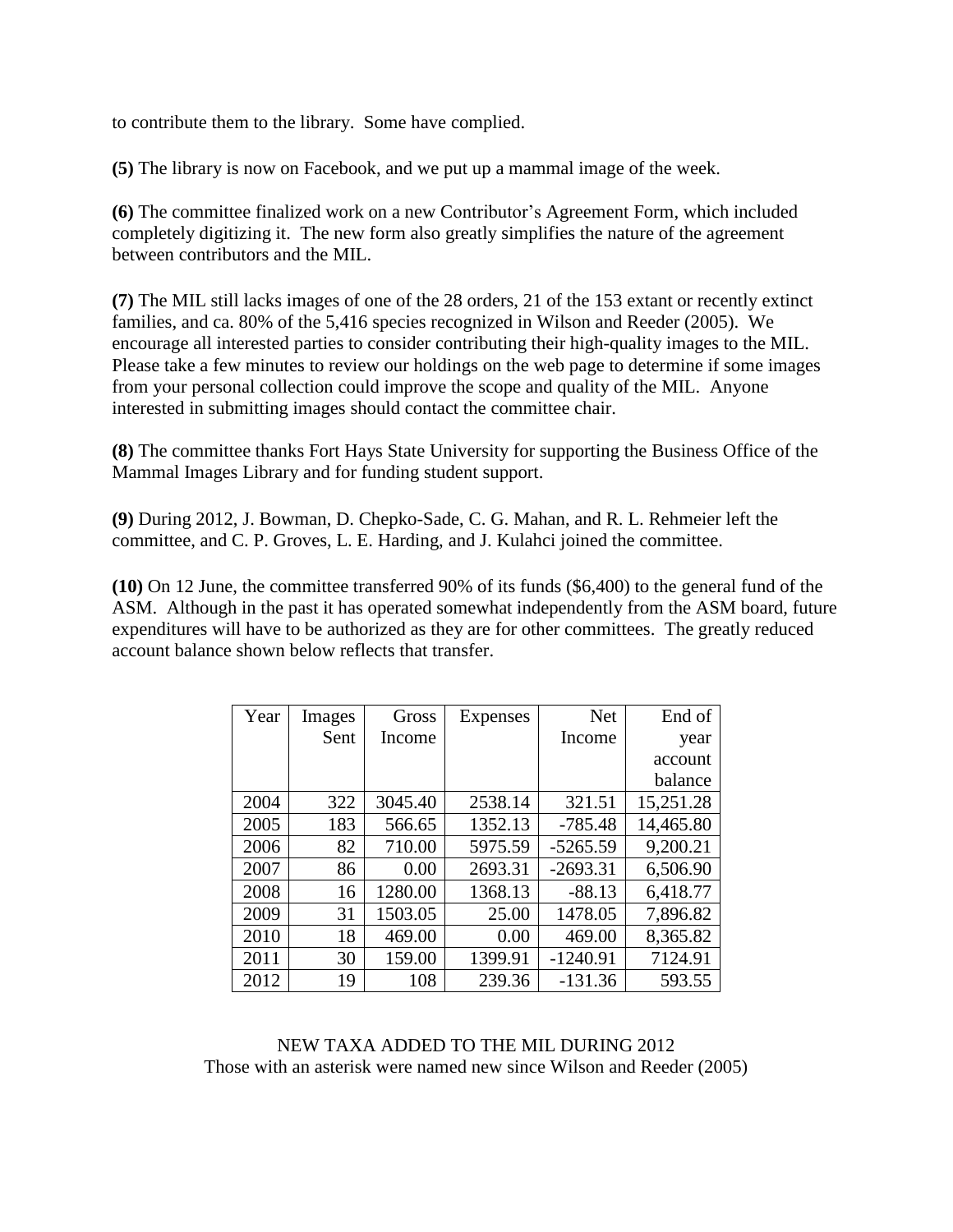#### New families

- 1. Balaenidae
- 2. Petauridae
- 3. Potoroidae
- 4. Ziphiidae

#### New genera

- 1. *Atlantoxerus*
- *2. Balaena*
- *3. Catagonus*
- *4. Civittictis*
- *5. Eligmodontia*
- *6. Eubalaena*
- *7. Glischropus*
- *8. Kerodon*
- *9. Mammuthus*
- *10. Miopithecus*
- *11. Mesoplodon*
- *12. Paucidentomys\**
- *13. Petaurus*
- *14. Physeter*
- *15. Potorous*
- *16. Smilodon*
- *17. Viverricula*

#### New species

- *1. Acomys russatus*
- *2. Ateles hybridus*
- *3. Atlantoxerus getulus*
- *4. Axis kuhlii*
- *5. Balaena mysticetus*
- *6. Balaenoptera acutorostrata*
- *7. Capra pyrenaica*
- *8. Catagonus wagneri*
- *9. Cephalophus niger*
- *10. Cephalophus rufilatus*
- *11. Cercocebus torquatus*
- *12. Civittictis civetta*
- *13. Dasyprocta leporina*
- *14. Eligmodontia typus*
- *15. Eubalaena glacialis*
- *16. Gazella gazella*
- *17. Geomys breviceps*
- *18. Glischropus bucephalus\**
- *19. Hipposideros griffini\**
- 20. *Hyaena hyaena*
- *21. Kerivoula titania\**
- *22. Kerodon rupestris*
- *23. Macaca sylvanus*
- *24. Mammuthus exilis*
- *25. Mesoplodon carlhubbsi*
- *26. Miopithecus talapoin*
- *27. Murina beelzebub\**
- *28. Murina eleryi\**
- *29. Murina tiensa\**
- *30. Murina walstoni\**
- 31. *Myotis simus*
- *32. Nanger soemmerringi*
- *33. Paucidentomys\* vermidax\**
- *34. Petaurus breviceps*
- *35. Physeter catodon*
- *36. Pongo abelii*
- *37. Potorous tridactylus*
- *38. Pygathrix nemaeus*
- *39. Reithrodontomys fulvescens*
- *40. Smilodon fatalis*
- *41. Sus cebifrons*
- *42. Sylvilagus aquaticus*
- *43. Tamias amoenus*
- 44. *Tupaia tana*
- *45. Urocyon littoralis*
- *46. Viverricula indica*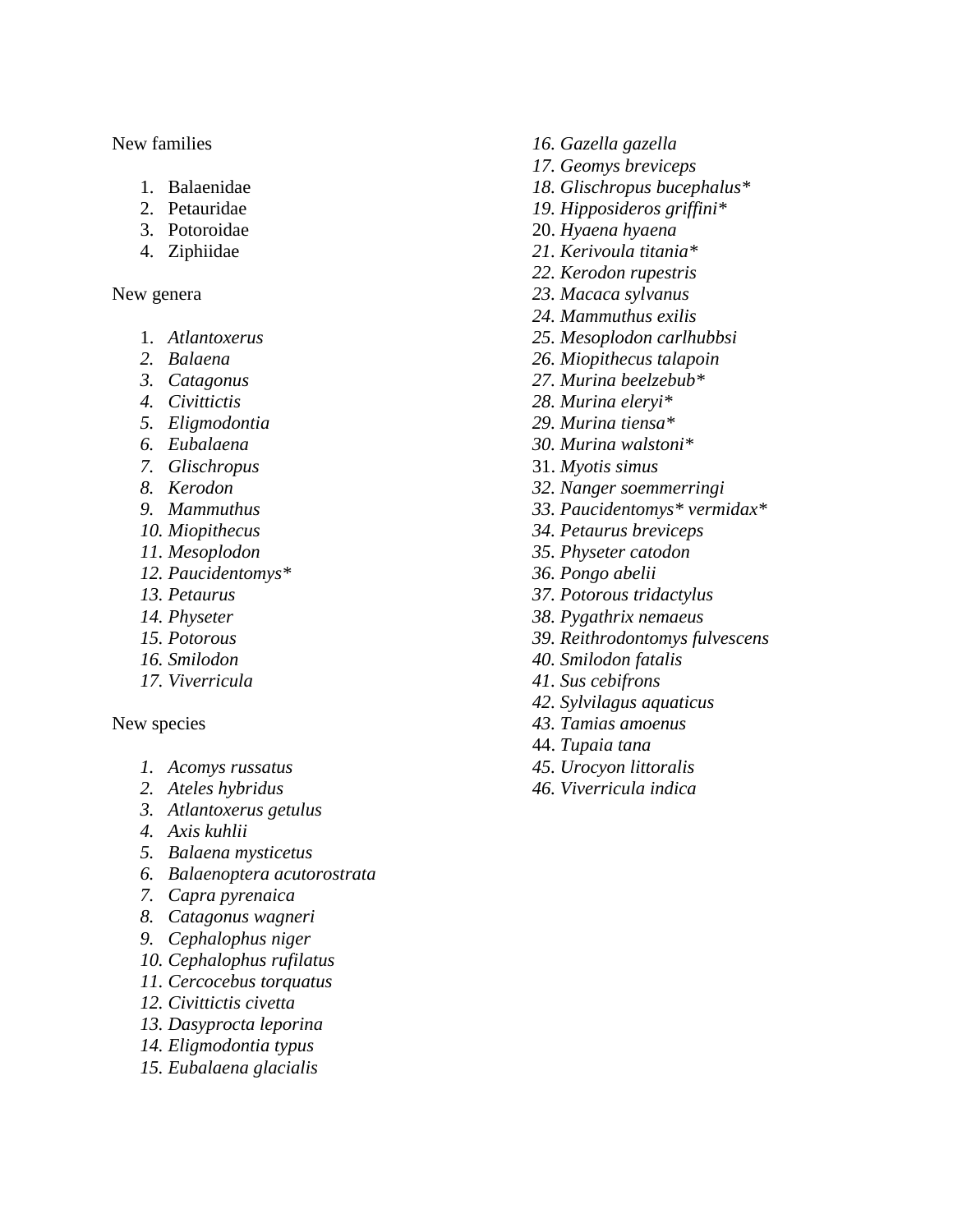## **DESIDERATA LIST, January, 2013 MAMMAL IMAGE LIBRARY AMERICAN SOCIETY OF MAMMALOGISTS**

The following taxa are not represented in the library.

## Order Notoryctemorphia

Families not in that order

- 1. Anomaluridae
- 2. Calomyscidae
- 3. Chaeropodidae
- 4. Ctenodactylidae
- 5. Diatomyidae
- 6. Eupleridae
- 7. Hypsiprymnodontidae
- 8. Iniidae
- 9. Mystacinidae
- 10. Myzopodidae
- 11. Nandiniidae
- 12. Neobalaenidae
- 13. Petromuridae
- 14. Platacanthomyidae
- 15. Platanistidae
- 16. Pseudocheiridae
- 17. Ptilocercidae
- 18. Rhinopomatidae
- 19. Solenodontidae
- 20. Thryonomyidae
- 21. Thylacinidae

Genera not in the order or families above and also not in either Rodentia or Chiroptera

- *1. Aepyprymnus*
- *2. Allenopithecus*
- *3. Allocebus*
- *4. Amblysomus*
- *5. Ammodorcas*
- *6. Anathana*
- *7. Anourosorex*
- *8. Arctocebus*
- *9. Arctogalidia*
- *10. Avahi*
- *11. Bassaricyon*
- *12. Bdeogale*
- *13. Berardius*
- *14. Bettongia*
- *15. Blarinella*
- *16. Brachylagus*
- *17. Brachyteles*
- *18. Bunopithecus (=Hoolock)*
- *19. Burramys*
- *20. Calcochloris*
- *21. Caloprymnus*
- *22. Caluromysiops*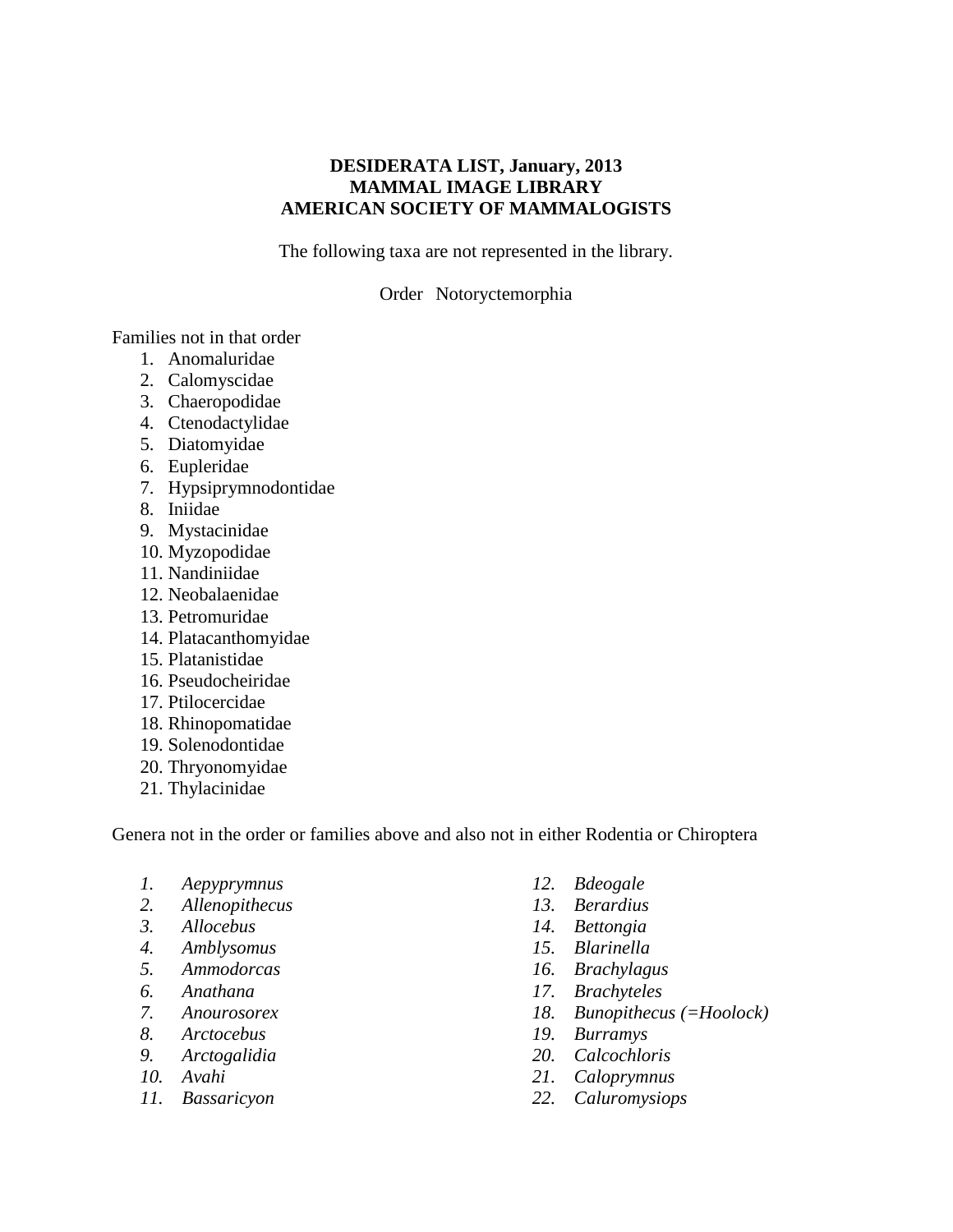- *23. Calypotophractus*
- *24. Caprolagus*
- *25. Carpitalpa*
- *26. Catopuma*
- *27. Cephalorhynchus*
- *28. Chaetophractus*
- *29. Chimarrogale*
- *30. Chiropotes*
- *31. Chlorotalpa*
- *32. Chodsigoa*
- *33. Chrotogale*
- *34. Chrysochloris*
- *35. Congosorex*
- *36. Cryptochloris*
- *37. Cuon*
- *38. Cynocephalus*
- *39. Cynogale*
- *40. Cystophora*
- *41. Dactylopsila*
- *42. Dasycercus*
- *43. Dasykaluta*
- *44. Dendrogale*
- *45. Dendrohyrax*
- *46. Desmana*
- *47. Diplogale*
- *48. Diplomesodon*
- *49. Distoechurus*
- *50. Dologale*
- *51. Dorcopsis*
- *52. Dorcopsulus*
- *53. Dusicyon*
- *54. Dymecodon*
- *55. Echinosorex*
- *56. Echymipera*
- *57. Episoriculus*
- *58. Eremitalpa*
- *59. Erignathus*
- *60. Erinaceus*
- *61. Euoticus*
- *62. Euroscaptor*
- *63. Feresa*
- *64. Feroculus*
- *65. Galago*
- *66. Galemys*
- *67. Geogale*
- *68. Glironia*
- *69. Gymnobelideus*
- *70. Hapalemur*
- *71. Hemigalus*
- *72. Herpestes*
- *73. Histriophoca*
- *74. Hydrictis*
- *75. Hyemoschus*
- *76. Hyladelphys*
- *77. Hylomys*
- *78. Hyperoodon*
- *79. Ictonyx*
- *80. Indopacetus*
- *81. Indri*
- *82. Lagenodelphis*
- *83. Lagorchestes*
- *84. Lasiorhinus*
- *85. Lestodelphys*
- *86. Liberiictis*
- *87. Limnogale*
- *88. Lutra*
- *89. Lutrogale*
- *90. Lyncodon*
- *91. Macrogalidia*
- *92. Meles*
- *93. Melogale*
- *94. Mesechinus*
- *95. Micromurexia*
- *96. Microperoryctes*
- *97. Micropotamogale*
- *98. Miopithecus*
- *99. Mirza*
- *100. Mogera*
- *101. Monodon*
- *102. Moschiola*
- *103. Murexechinus*
- *104. Murexia*
- *105. Mydaus*
- *106. Myoictis*
- *107. Nasuella*
- *108. Neamblysomus*
- *109. Nectogale*
- *110. Neohylomys*
- *111. Neophascogale*
- *112. Neophoca*
- *113. Neophocaena*
- *114. Neotetracus*